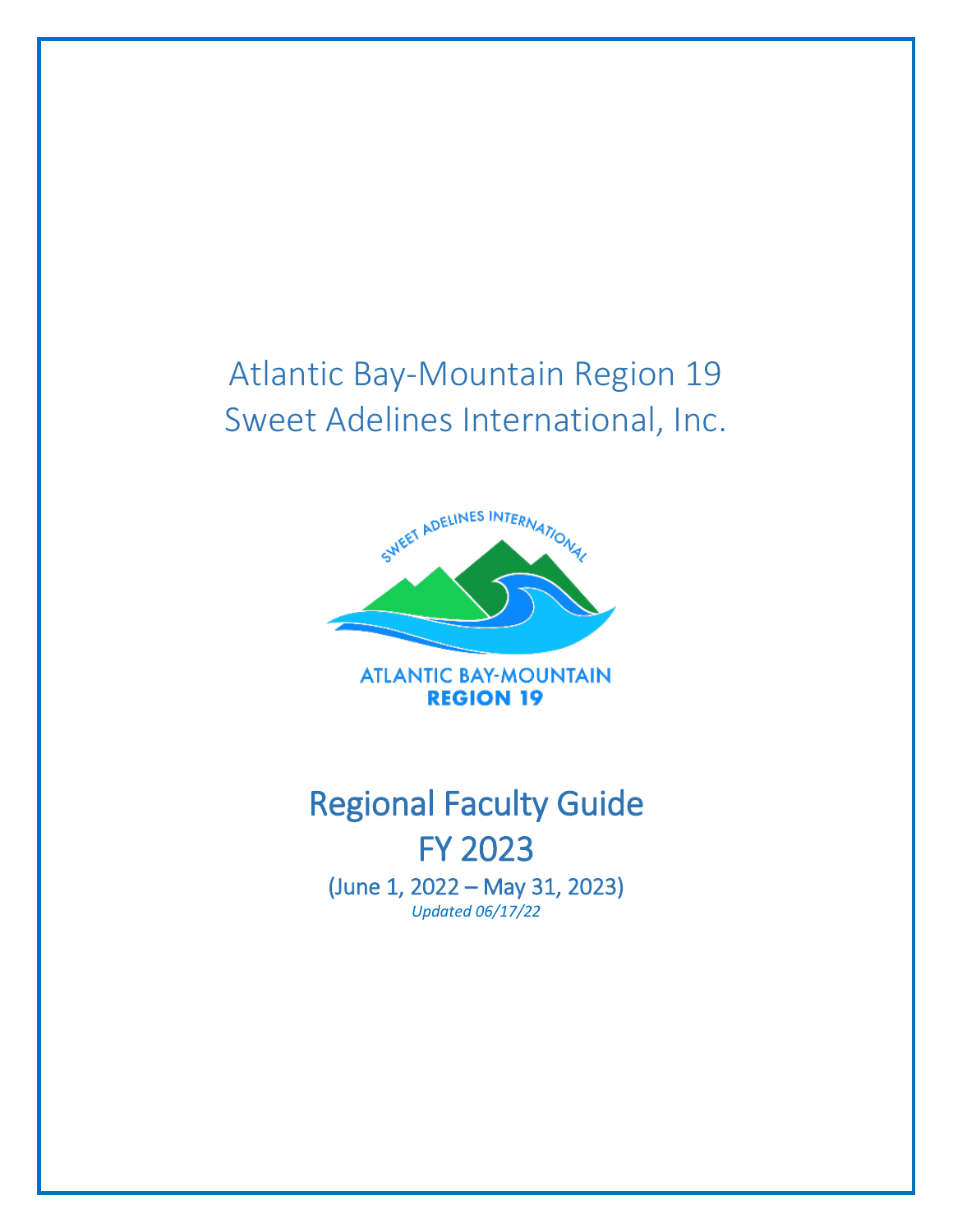#### **LINDA BEAVER**

#### **Email:** Euphonixlead@gmail.com **Hometown:** Secane, PA

**Instructional Objectives:** I always strive to impart a proactive understanding and appreciation of the craft and performance of Barbershop Harmony.

**Instructional Qualifications:** Current Regional Faculty member, current Frontline Director

**Chorus Affiliation(s):** Ringing Hills (Rehearsal Night: Tuesdays)

**Distance Willing to Travel:** 0 – 50 miles

#### **COACHING SKILLS:**

#### **SOUND**

Blend and balance Harmony accuracy and tuning Riser placement Unit sound Using vocal skills to enhance expressions, emotion, storytelling Using vocal textures Vocal production

#### **MUSIC:**

Arranging Music selection

#### **MUSIC STAFF MENTORING:**

Music staff training and development Section leader training

#### **VISUAL COMMUNICATION:**

Characterization Getting it across the footlights Show planning Visual unity

**OPEN DIVISION:** Parody writing

#### **GROUP MANAGEMENT:**

Effective communication Getting your quartet started Managing stage nerves Motivating skills Contract writing

**TECHNOLOGY SKILLS:**

Database management

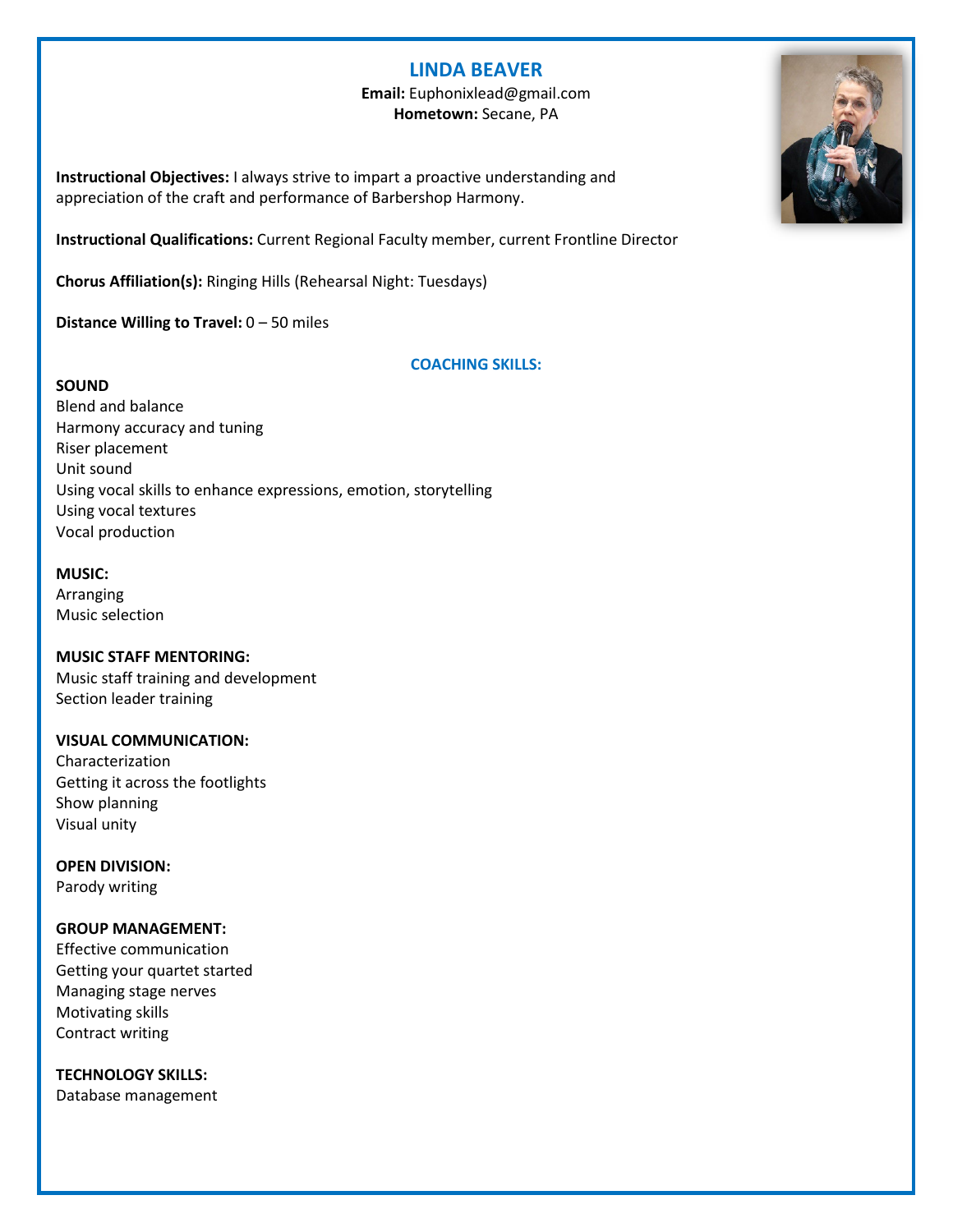#### **NANCY CLOETER**

 **Email:** Ncloeter@gmail.com  **Hometown:** Queenstown, MD

**Instructional Objectives:** My objectives are to quickly assess the level of the group I am coaching and try to find the areas in which they will get the best instruction that will give them the most help at their current level. I focus on all areas but my strengths are in vocal production, vocal placement, internal synchronization, and overall commitment to the message of the song.



**Chorus Affiliation(s):** Harbor City Music Company (Rehearsal Night: Wednesdays) **Quartet Affiliation:** The BUZZ

**Distance Willing to Travel:** 0 – 25 miles

#### **COACHING SKILLS:**

#### **SOUND**

Blend and balance Dynamic planning Harmony accuracy and tuning Posture/breathing PVI's Unit sound Using vocal skills to enhance expression, emotion, storytelling Using vocal textures Vocal production

#### **VISUAL COMMUNICATION:**

Characterization Getting it across the footlights Visual unity

#### **GROUP MANAGEMENT:**

Getting your quartet started Goal setting/Long range planning Managing stage nerves

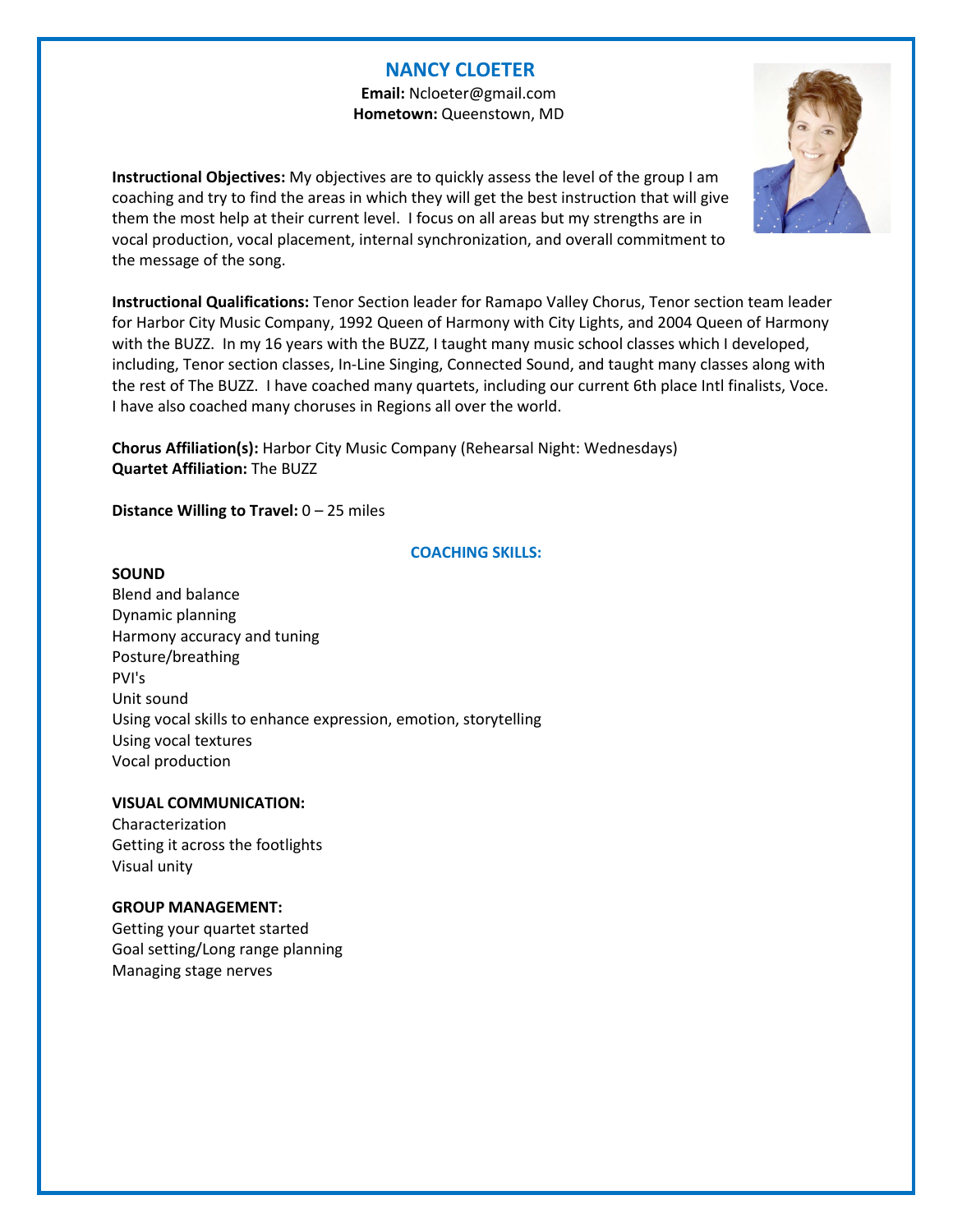### **LORI CROUTER**

**Email:** lorilcrouter@gmail.com **Hometown:** Glen Burnie, MD

**Instructional Objectives:** I would like to help newer quartets feel comfortable on stage. Both with their singing and their presentation.

**Instructional Qualifications:** I have sung in a chorus & quartet with continued coaching for the last 18 years. I also have a degree in music education and a minor in theatre.

**Chorus Affiliation(s):** Harbor City Music Company (Rehearsal Night: Wednesdays) **Quartet Affiliation:** Lustre (Rehearsal Night: Weekends)

**Distance Willing to Travel:** 0 – 50 miles

#### **COACHING SKILLS:**

#### **SOUND**

Harmony accuracy and tuning Posture/breathing PVI's Using vocal textures Vocal production

#### **VISUAL COMMUNICATION:**

Characterization Getting it across the footlights Show planning Visual unity

#### **OPEN DIVISION:**

Emceeing Timing Unity

#### **GROUP MANAGEMENT:**

Getting your quartet started

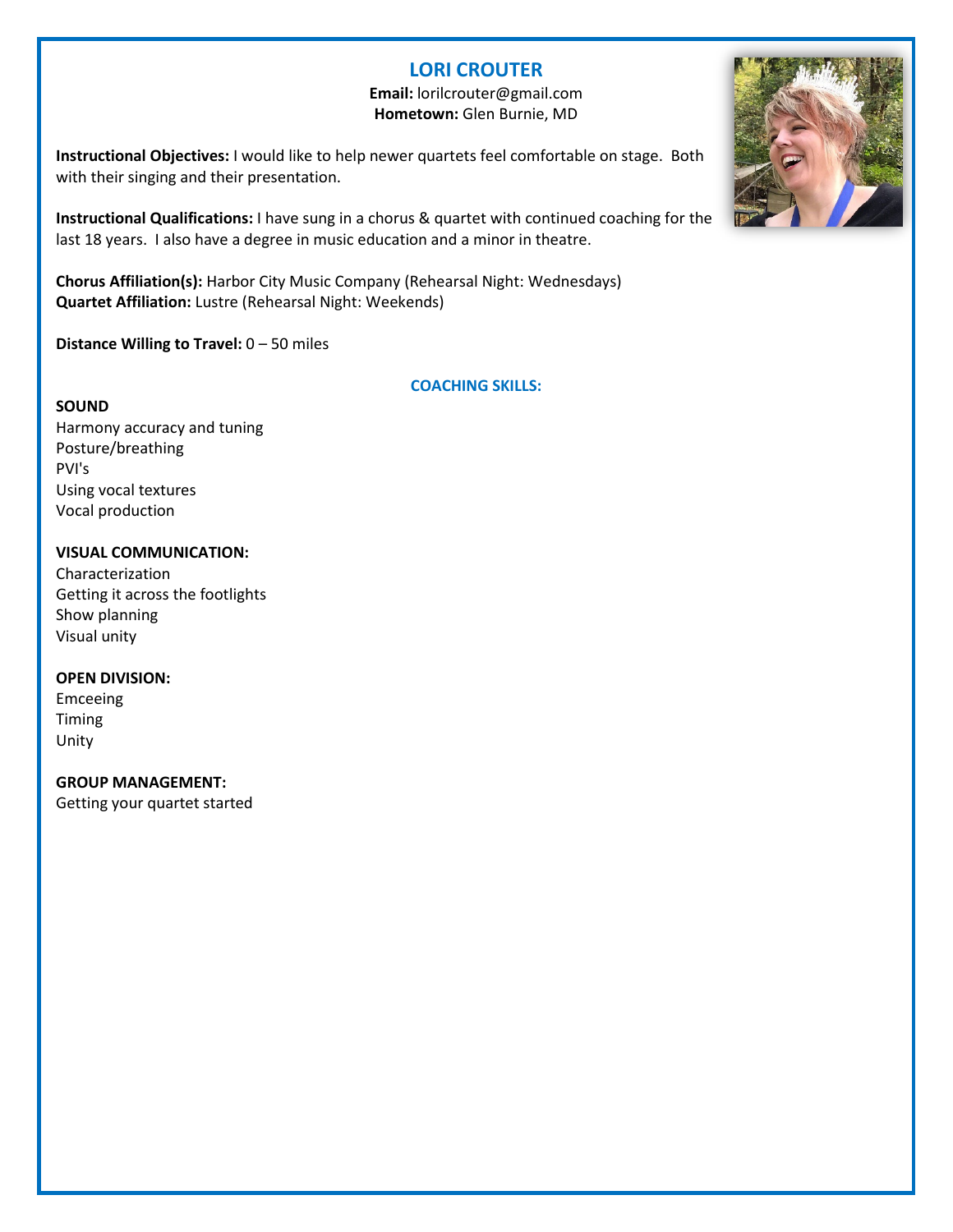#### **CLAIRE DOMENICK**

 **Email:** Cdomenick@aol.com  **Hometown:** Malvern, PA

**Instructional Objectives:** To help singers understand the BBS craft and enjoy the process.

#### **Instructional Qualifications:**

- Master Director
- Regional Faculty
- International Mentor Faculty

**Chorus Affiliation(s):** Greater Harrisburg/Philadelphia Freedom (Rehearsal Night: Tuesdays) **Quartet Affiliation:**

**Distance Willing to Travel:** 0 – 75 miles

**COACHING SKILLS:**

#### **SOUND**

Blend and balance Harmony accuracy and tuning Posture/breathing Riser placement Unit sound Vocal production

#### **VISUAL COMMUNICATION:**

Characterization Getting it across the footlights Visual unity

#### **GROUP MANAGEMENT:**

Chorus mediation

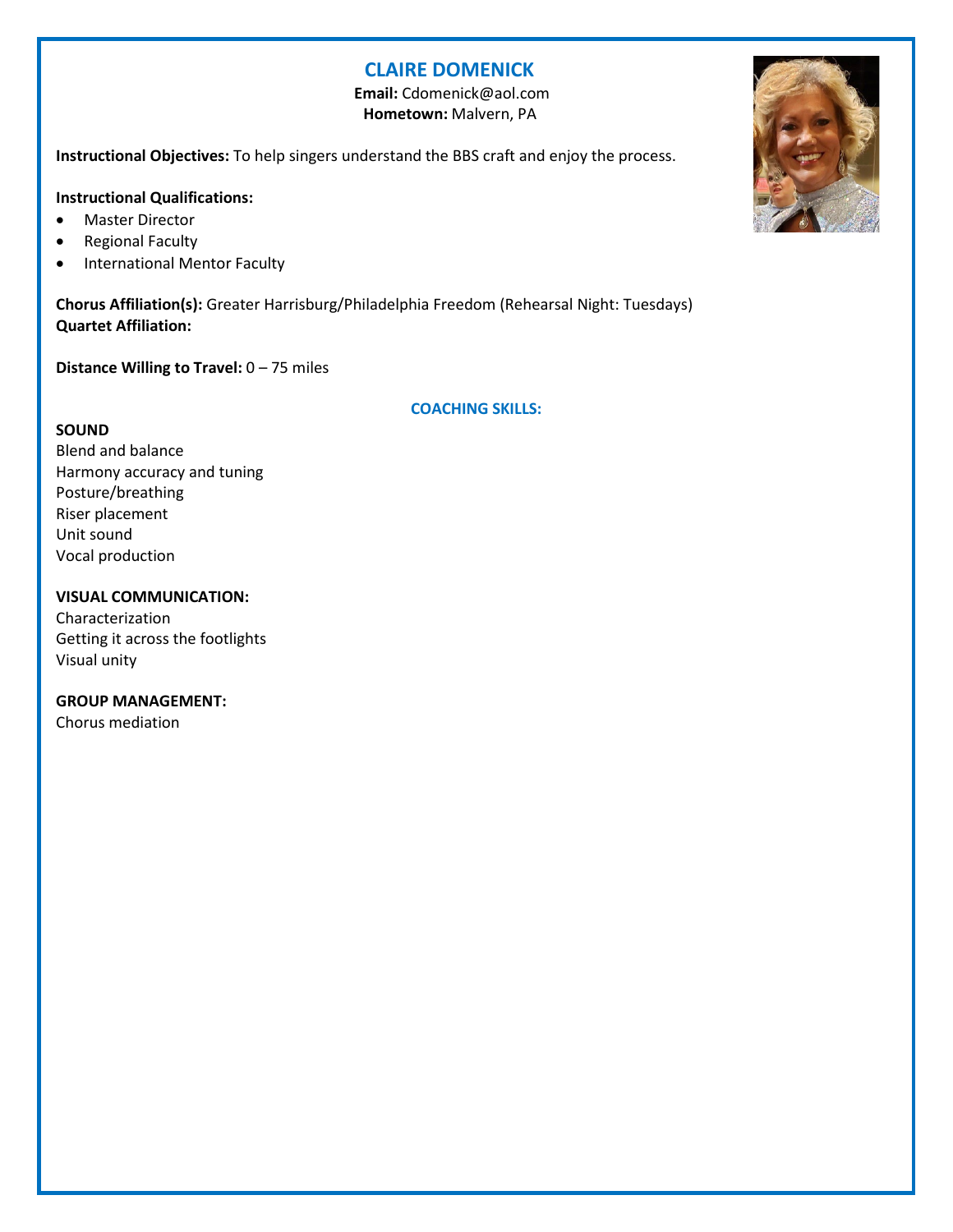### **LORI DREYER**

#### **Email:** lorialto@comcast.net **Hometown:** Baltimore, MD

**Instructional Objectives:** Encourage singers at all levels in choruses and quartets to value and celebrate what they do well and then build on those strengths.

Provide a fun and nurturing environment in which we all collaborate to improve a musical product.

My strongest capabilities are in the showmanship and expression categories, but do recognize and can help with basic vocal production and freedom of sound.

#### **Instructional Qualifications:**

- Nearly 30 year member of SAI
- Active chorus member (Elkridge/HCMC) for nearly 30 years
- Long time baritone section leader, music team member, costume team member, creative team member
- Baritone of Lustre Quartet, 2018 Queens of Harmony
- Coaching Region 19 choruses and quartets on my own
- Coaching out of region choruses working as a coaching team with other members of Lustre

**Chorus Affiliation(s):** Harbor City Music Company (Rehearsal Night: Wednesdays) **Quartet Affiliation:** Lustre (Rehearsal Night: Varies, typically Sunday afternoon)

**Distance Willing to Travel:** Doesn't Matter

#### **COACHING SKILLS:**

**SOUND GROUP MANAGEMENT:** Posture/breathing extending the contract of the Getting your quartet started PVI's Using vocal textures Using vocal skills to enhance expression, emotion, storytelling Vocal production

#### **VISUAL COMMUNICATION: TECHNOLOGY SKILLS:**

Choreography design & teaching Choreography design & teaching Costumes Characterization Getting it across the footlights Show planning Visual unity

#### **OPEN DIVISION:**

Category requirements Entertainment themes Emceeing Humor Parody writing Script writing Planning Timing Unity

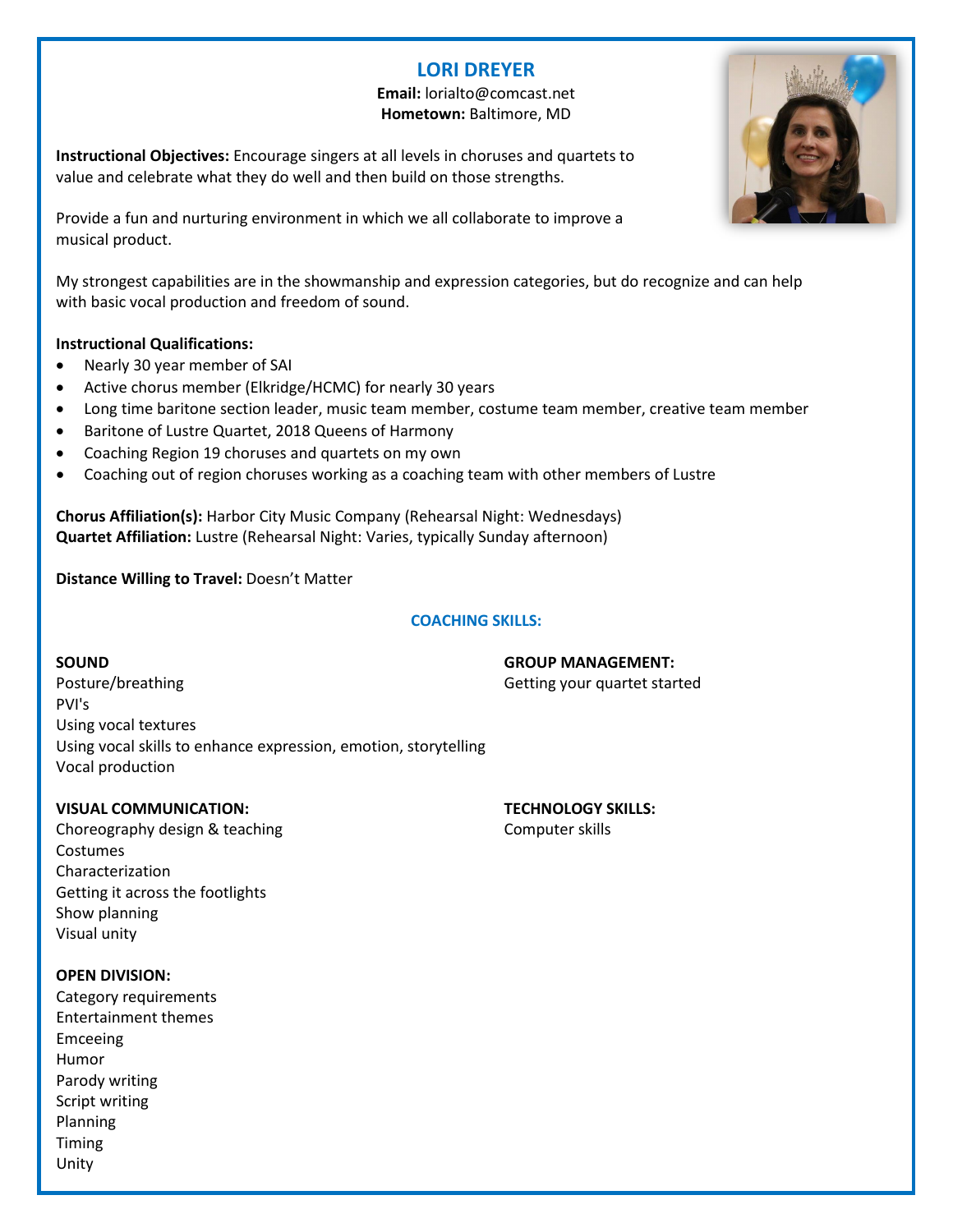### **MICHAEL GELLERT**

**Email:** mhgellert@hotmail.com **Hometown:** Severna Park, MD

**Instructional Objectives:** For members to learn to use the vocal skills they already posess to be better singers and performers. To instruct singers how to access their skills through their right brain.



**Chorus Affiliation(s):** Harbor City Music Company (Rehearsal Night: Wednesdays)

**Distance Willing to Travel:** Doesn't Matter

#### **COACHING SKILLS:**

#### **SOUND**

Blend and balance Dynamic planning Harmony accuracy and tuning Posture/breathing PVI's Unit sound Using vocal textures Using vocal skills to enhance expression, emotion, storytelling Vocal production

Director skills training and a state of the Managing stage nerves How to give a PVI Membership Music staff training and development Motivating skills Rehearsal planning and management Team building & management Section leader training

#### **VISUAL COMMUNICATION:**

Characterization Getting it across the footlights Visual unity

#### **OPEN DIVISION:**

Emceeing Entertainment themes Humor Planning

#### **MUSIC: GROUP MANAGEMENT:**

Arranging **Effective communication** Music selection Effective meetings Music theory **Getting your quartet started** 

**MUSIC STAFF MENTORING:** Material state of the Goal setting/Long range planning

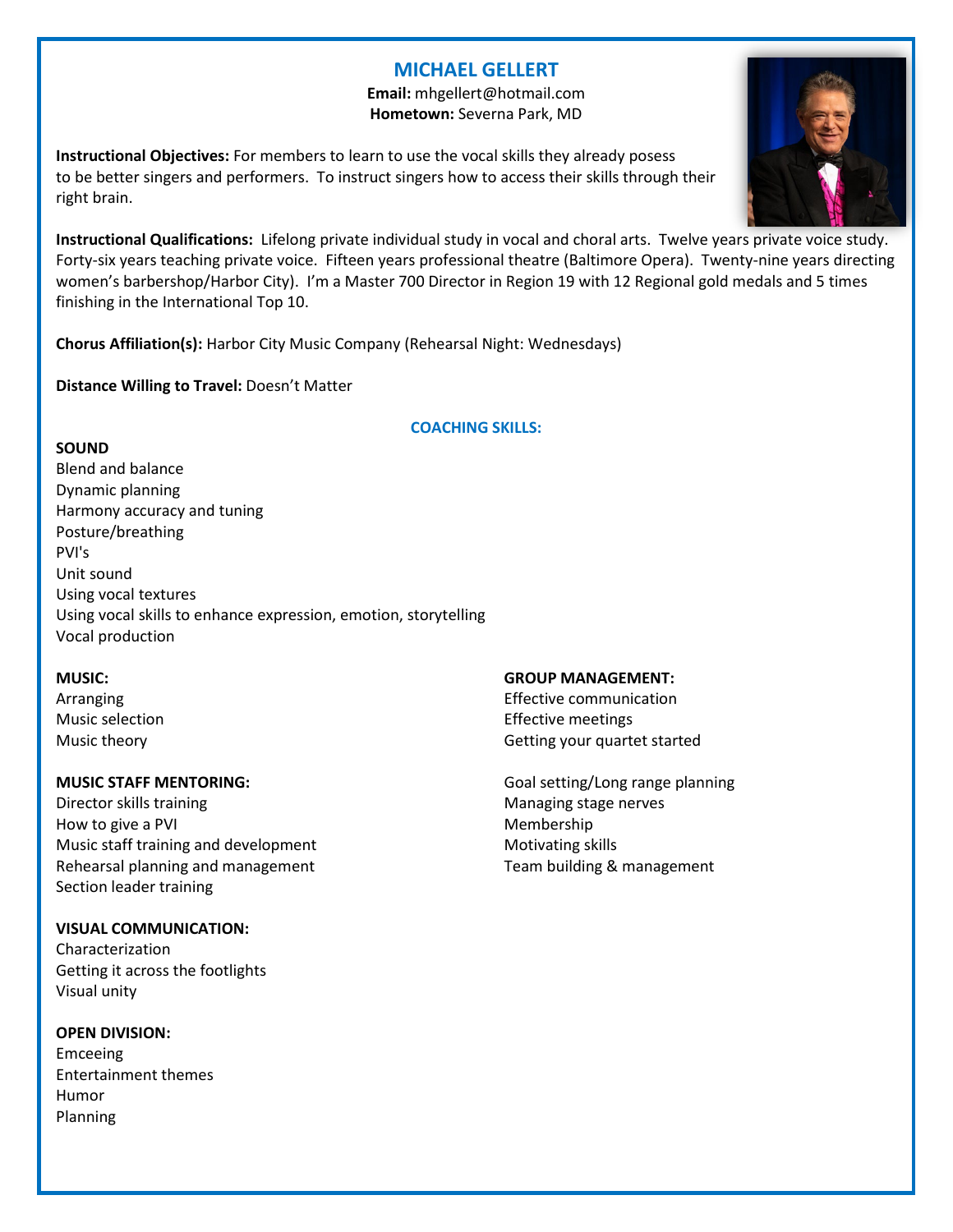#### **JENNY HARRIS**

 **Email:** jennysingsbass@gmail.com  **Hometown:** Baltimore, MD

**Instructional Objectives:** Exploring artistry in our music. Bringing out confidence in members.

**Instructional Qualifications:** On the job (in Sweet Adelines Int.)

**Chorus Affiliation(s):** Harbor City Music Company, Arundelair (Rehearsal Nights: Tuesdays, Wednesdays) **Quartet Affiliation:** Lustre Quartet (Rehearsal Night: Weekends (varies))

**Distance Willing to Travel:** Doesn't Matter

#### **COACHING SKILLS:**

**SOUND** Blend and balance Dynamic planning Harmony accuracy and tuning Posture/breathing PVI's Unit sound Using vocal skills to enhance expression, emotion, storytelling

**MUSIC:** Music selection

#### **MUSIC STAFF MENTORING:**

Music staff training and development Rehearsal planning and management Section leader training

#### **VISUAL COMMUNICATION:**

Characterization Getting it across the footlights

#### **OPEN DIVISION:**

Emceeing Planning Timing

#### **GROUP MANAGEMENT:**

Getting your quartet started Goal setting/Long range planning

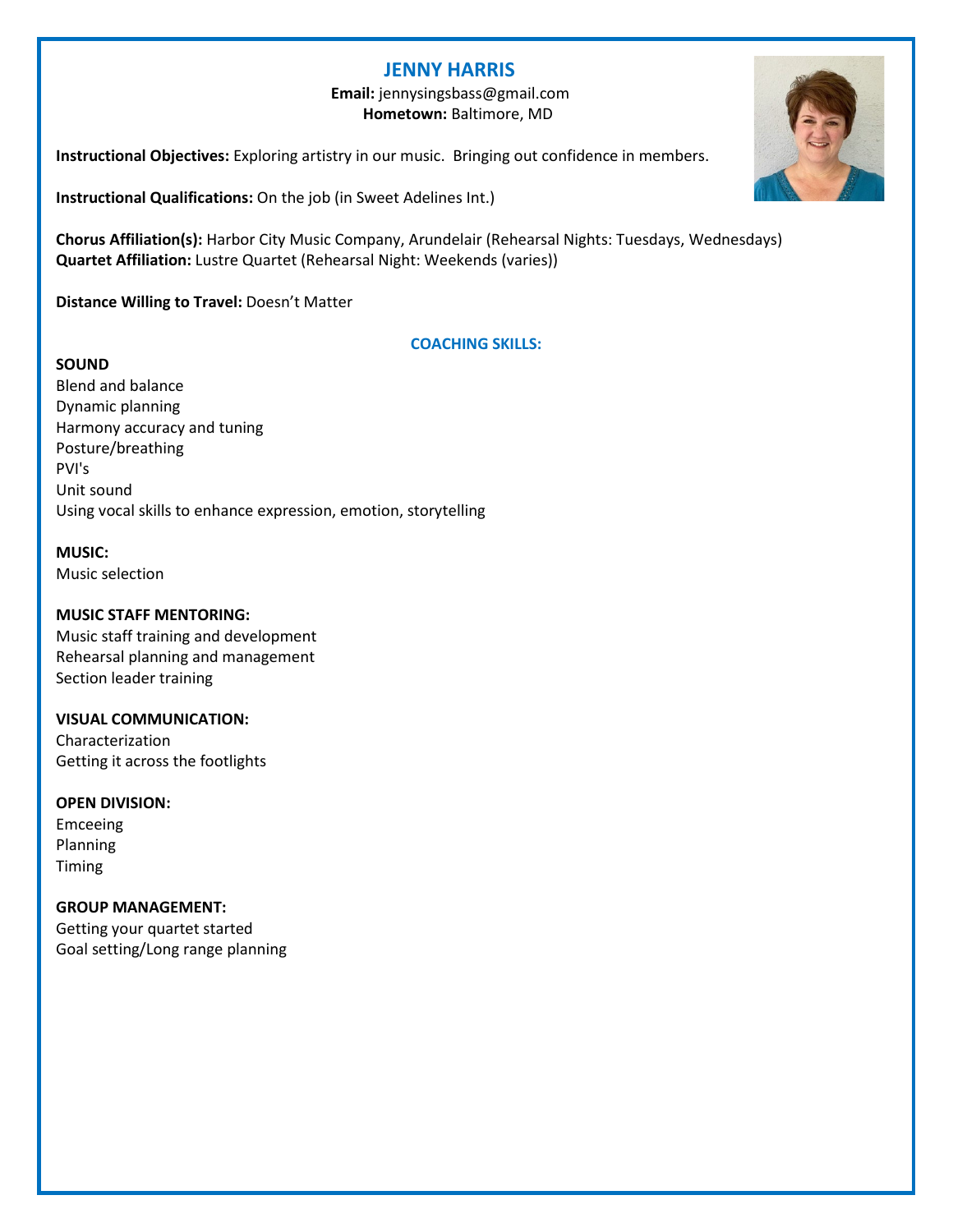#### **ALEXANDRA HAUGER**

 **Email:** ali.hauger@gmail.com  **Hometown:** Baltimore, MD



**Instructional Objectives:** To assist choruses and quartets in finding the authentic performer inside of them.

**Instructional Qualifications:** 15 year Sweet Adeline 3rd Place International quartet 2x Rising Star Champion 5x Region 19 Champion

**Chorus Affiliation(s):** (Rehearsal Night: Wednesdays) **Quartet Affiliation:** GQ (Rehearsal Night: Thursday (adjustable))

**Distance Willing to Travel:** 0 – 75 miles

#### **COACHING SKILLS:**

#### **SOUND**

Blend and balance Dynamic planning Riser placement Using vocal skills to enhance expression, emotion, storytelling

#### **VISUAL COMMUNICATION:**

Characterization Choreography design & teaching Make-up Show planning Visual unity

#### **GROUP MANAGEMENT:**

Chorus mediation Effective communication Effective meetings Goal setting/Long range planning Marketing/PR Team building & management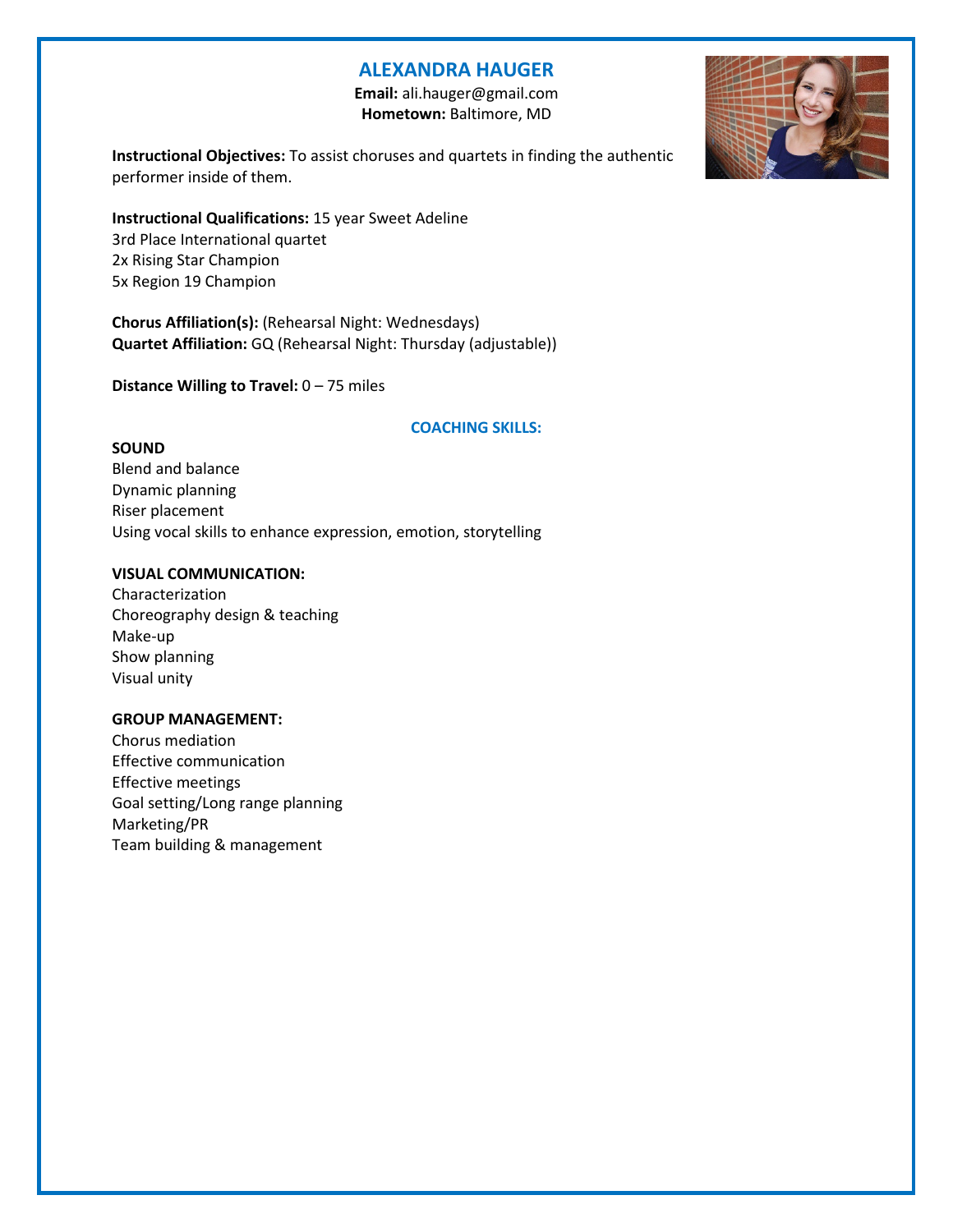#### **SARAH NAINAN-NEWHARD**

**Email:** syuki63@gmail.com **Hometown:** Ijamsville. MD

**Instructional Objectives:** Assist chapters with their visual programs: choreography, script writing (including Open Division), emcee, costuming, makeup Assist chapters with effective use of technology, including planning for rolling out new technology Assist chapters with effective leadership and group management skills

**Instructional Qualifications:** Visual Coordinator in current and previous chapters; designed choreography for several chapters

Technology trainer; Regional website master Facilitator for LRP, conflict management and effective communications Served in the following RMT Positions: Communications, Education and Team Served in the following chapter positions: President, Treasurer, At-Large Member, Music Chair, Bass Section Leader, Music Team Chair, Visual Chair, Show Chair

**Chorus Affiliation(s):** Greater Harrisburg (Rehearsal night: Tuesdays) **Quartet Affiliation:** Sound Design (Rehearsal Night: Weekends mostly)

**Distance Willing to Travel:** Doesn't Matter

#### **COACHING SKILLS:**

**MUSIC:** Music theory

#### **VISUAL COMMUNICATION:**

Characterization Choreography design & teaching Costumes Getting it across the footlights Make-up Show planning Visual unity

#### **OPEN DIVISION:**

Category requirements Entertainment themes Emceeing Humor Parody writing Planning Script writing Timing Unity

#### **GROUP MANAGEMENT:**

Effective communication Effective meetings Getting your quartet started Goal setting/Long range planning Managing stage nerves Motivating skills Standing rules Team building & management

#### **TECHNOLOGY SKILLS:**

Computer skills Database management Desktop publishing Graphics design Webpage design

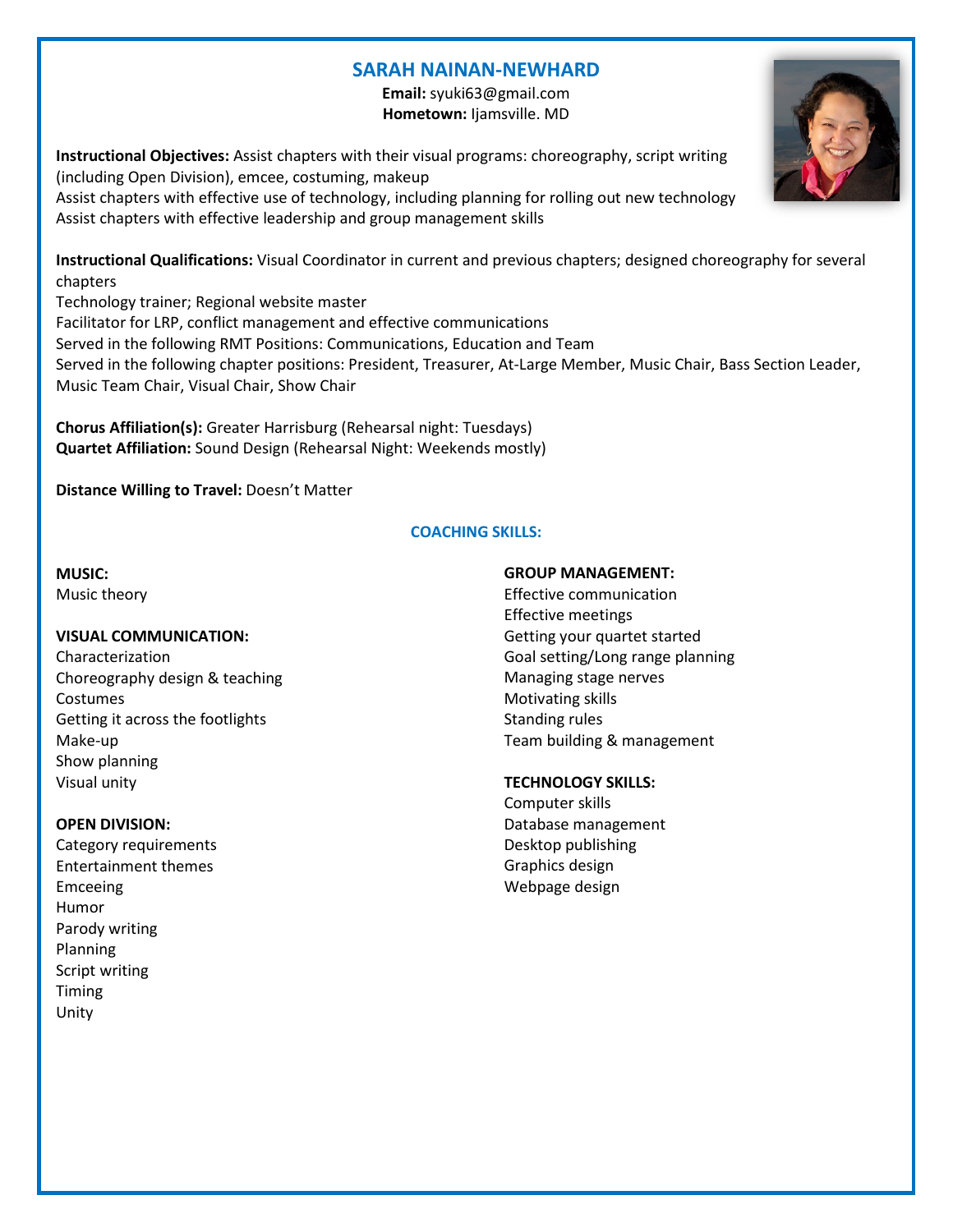#### **SHERRY STANTON**

 **Email:** Sstanton1602@gmail.com  **Hometown:** Rockville, MD

**Instructional Objectives:** It's my objective to help singers find their healthiest, most resonant sound, so that we can ring the most chords for the longest time possible!

**Instructional Qualifications:** 30+ years SAI 20+ years directing, Certified 500+ director Multiple time International quartet competitor

**Chorus Affiliation(s):** Capital Accord (Rehearsal Night: Tuesdays) **Quartet Affiliation:**

**Distance Willing to Travel:** Doesn't Matter

#### **COACHING SKILLS:**

#### **SOUND**

Blend and balance Dynamic planning Harmony accuracy and tuning Posture/breathing PVI's Riser placement Unit sound Using vocal skills to enhance expression, emotion, storytelling Using vocal textures Vocal production

#### **MUSIC STAFF MENTORING:**

Director skills training How to give a PVI Music staff training and development Rehearsal planning and management Section leader training

#### **VISUAL COMMUNICATION:**

Characterization Visual unity

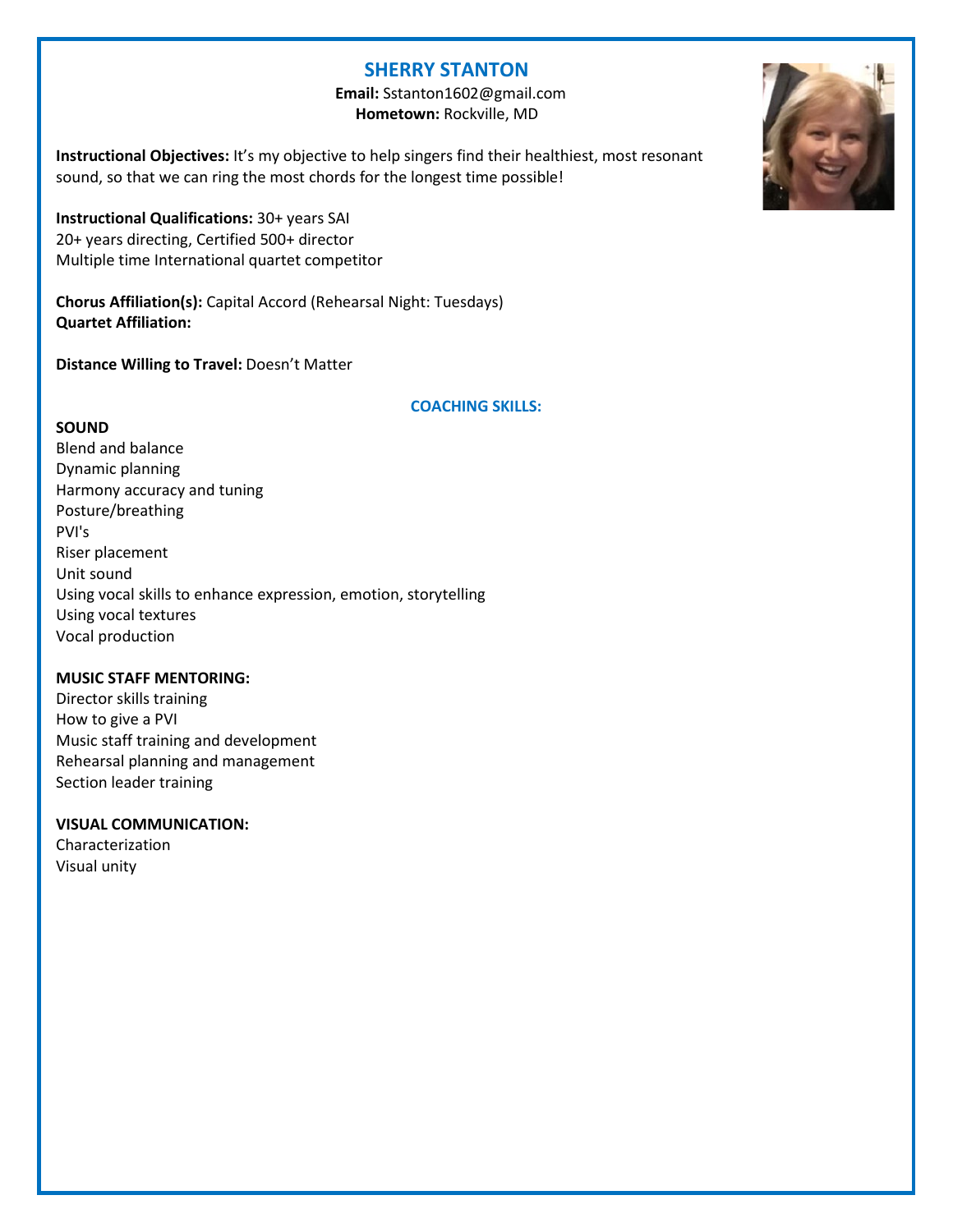#### **KATE TOWNE**

 **Email:** kate.towne39@gmail.com  **Hometown:** Falls Church, VA

**Instructional Objectives:** Promoting the understanding of barbershop harmony.

**Instructional Qualifications:** Recipient of many years of high-level barbershop coaching. Assistant Director of Capital Accord Chorus, Member of 2019 International 4th Place Finalist Chorus Harbor City Music Company. Tenor of 2018 International Quartet Champion Lustre.

**Chorus Affiliation(s):** Capital Accord, Harbor City (Rehearsal Night: Tuesdays/Wednesdays) **Quartet Affiliation:** Lustre (Rehearsal Night: Sunday)

**Distance Willing to Travel:** 0 – 50 miles

#### **COACHING SKILLS:**

#### **SOUND**

Dynamic planning Harmony accuracy and tuning Posture/breathing PVI's Unit sound

#### **MUSIC:**

Music selection Music theory

#### **VISUAL COMMUNICATION:** Characterization

#### **OPEN DIVISION:**

Entertainment themes Parody writing Planning

#### **GROUP MANAGEMENT:**

Getting your quartet started Goal setting/Long range planning

#### **TECHNOLOGY SKILLS:**

Computer skills

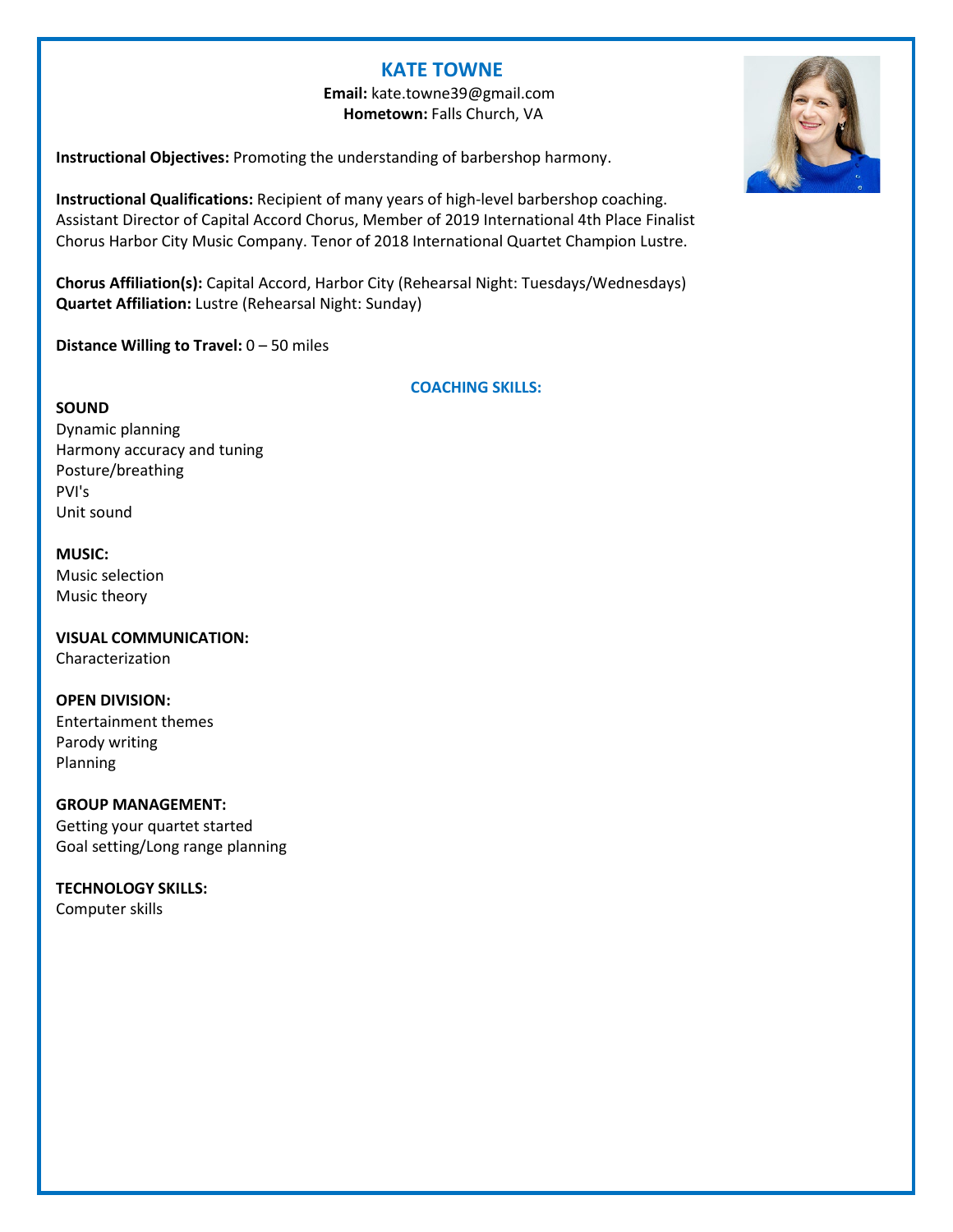#### **DONNA VINCENT ROA**

 **Email:** donnavincentroa@gmail.com  **Hometown:** Gaithersburg, MD

**Instructional Objectives:** In the taxonomy of learning, my instructional objectives for any course that I offer is Knowledge: Recall of specific information; Comprehension: Lowest level of understanding; and Application: Application of a rule or principle. The courses I design and deliver focus on the experiential and practical giving attendees a chance to



"test" and "apply" the information in a safe and non-threatening setting. Students may be asked to demonstrate and perform during class settings to show concepts and principles in action. In my class design, I always ask: What behavior can the learner demonstrate to indicate that he or she has mastered the knowledge or skills specified in the instruction? And, a final objective is for the class to be engaging, fun, challenging, and offer something that transforms thinking and behavior.

**Instructional Qualifications:** I have a doctorate in Communications and master's studies in Theatre & Media Production, and undergrad specializations in English, Journalism, and Speech. In addition to teaching public speaking, radio production, advanced rhetoric/public speaking, and other communications classes at the university level, I have acted in six short films in Hollywood and have done voiceover work for the World Bank, EPA, USAID, Micronic Technologies, and other organizations. I have done MC work on stage, radio voiceover/announcing work as the "voice of the theatre", and have done numerous PSAs and commercial voiceovers. I have performed in 12 musical theatre productions and have a Level IV Designation as a Podium Master (Public Speaking). My professional training includes advanced scene study, television and film on-camera acting, soap opera on-camera acting, advanced acting, Broadway musical theatre, and television and film directing. I am a certified television producer and have had produced a short film that premiered at the Cannes Film Festival. I was also the MC in Harbor City's 2019 Finals Package presentation at the international competition. Published writer, working writer and editor, superior speaker, and a top 1% excellence ranking as a teacher in university settings.

**Chorus Affiliation(s):** Harbor City Music Company (Rehearsal Night: Wednesdays) **Quartet Affiliation:** Pinnacle (Rehearsal Night: Friday)

**Distance Willing to Travel:** Doesn't Matter

#### **COACHING SKILLS:**

**OPEN DIVISION:** Emceeing

#### **GROUP MANAGEMENT:**

Effective communication Effective meetings Managing stage nerves Marketing/PR Motivating skills Team building & management

#### **TECHNOLOGY SKILLS:**

Graphics design Webpage design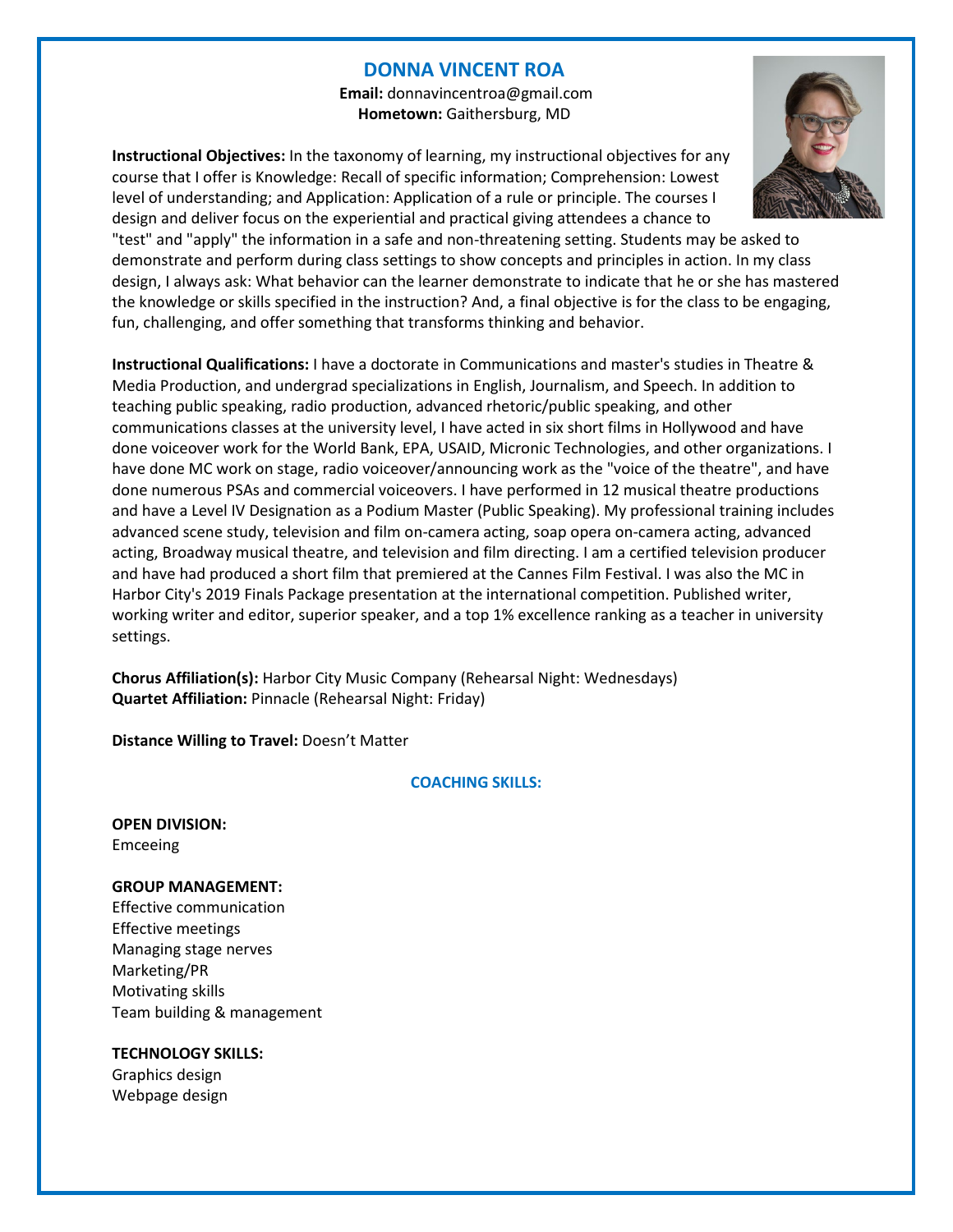### **CYDNEY WENTSEL**

**Email:** cswentsel@gmail.com **Hometown:** Bel Air, MD

**Instructional Objectives:** For every coaching session and class I facilitate, my primary goal is to support and expand the participants' understanding of and expertise in performing four-part a cappella in the Barbershop Style, specifically for BBS competition.

Since the best learning takes place in a positive environment, my secondary goal is always to make things fun and interesting!

#### **Instructional Qualifications:**

- BA in Education, MS in Counseling, advanced studies in administration and supervision
- Former educator, counselor and administrator (Pre-K 12 and adult)
- Chorus singer (bari) in 8 small, mid-size and large choruses
- 20+ years directing 3 choruses (small and mid-size)
- Quartet singer (bari and tenor) 15+ top 5 finishes including Regional Champion
- Certified Music Judge
- Arranger
- Choreographer

**Chorus Affiliation(s):** Harbor City Music Company, Pride of Baltimore (Rehearsal Night: Wednesdays)

**Certified Judge?** Yes/**Judging Specialty:** Music Category, although I am well versed in the other categories as well.

**Distance Willing to Travel:** 0 – 75 miles

#### **SOUND**

Blend and balance Dynamic planning Harmony accuracy and tuning Posture/breathing PVI's Unit sound Vocal production

#### **MUSIC:**

Arranging Music selection Music theory Pedagogy Sight singing

#### **MUSIC STAFF MENTORING:**

Director skills training How to give a PVI Music staff training and development Rehearsal planning and management Section leader training

#### **COACHING SKILLS:**

Sec **S VISUAL COMMUNICATION:** Cha Characterization Choreography designing & teaching Costumes Visual unity

#### **OPEN DIVISION:**

Category requirements Unity

#### **GROUP MANAGEMENT:**

Chorus mediation Effective meetings Getting your quartet started

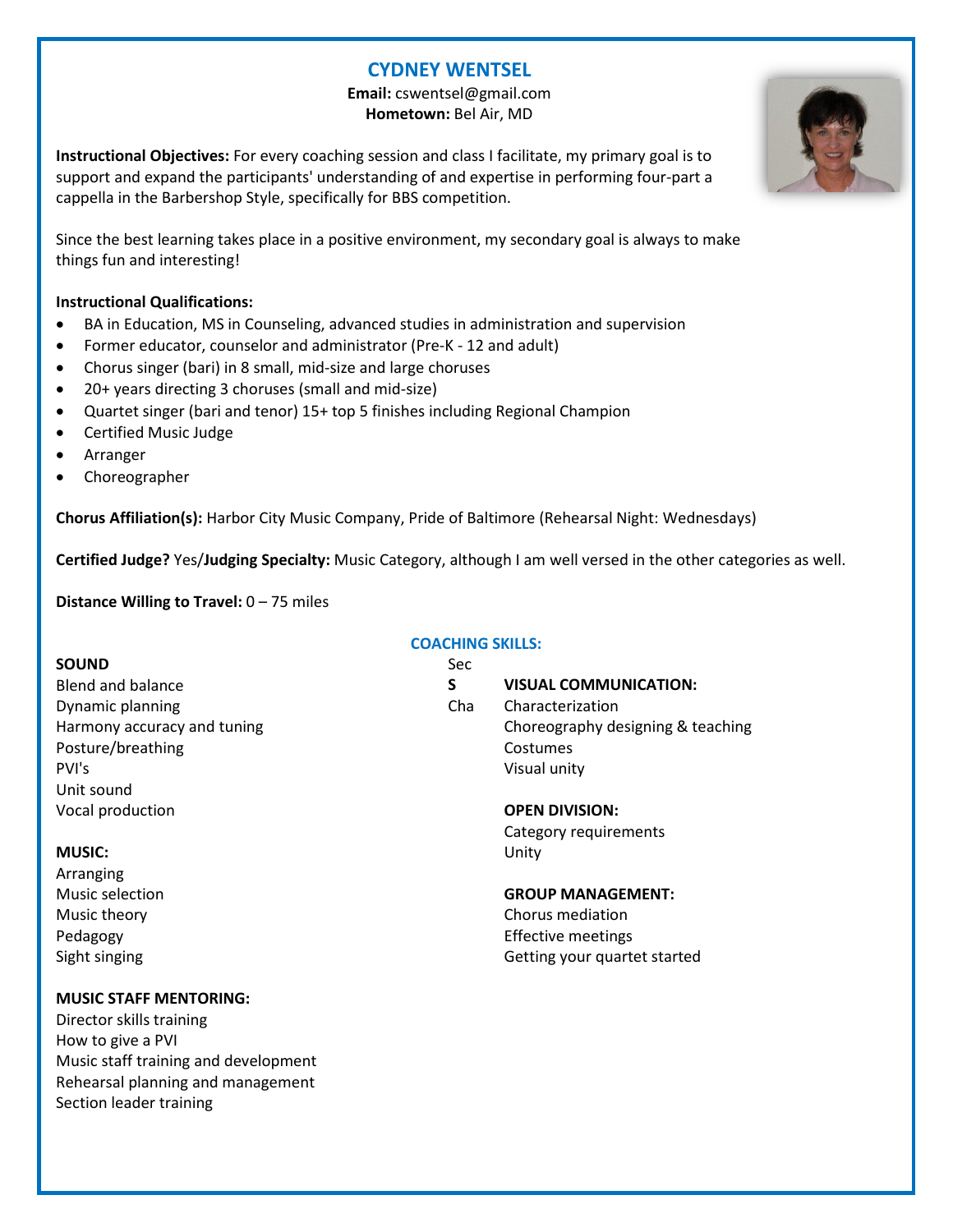### **LORI JO WHITEHAUS**

 **Email:** ljwhitehaus@gmail.com  **Hometown:** Hummelstown, PA



**Instructional Objectives:** To inspire the singers to become all that they can be. To empower women to unlock their own potential. To encourage choruses to share their passion for music with the greater community. To ring chords and love it. To explore the many opportunities that come with members in SAI.

**Instructional Qualifications:** Professional Educator since 1978 - Elementary and Secondary (BS & MS degrees) Region 19 Faculty Member since @1985 Chorus Director since 1992 Attendance at (nearly) all Regional and International educational events since joining in 1978 - yes, 40 years Life-Long Learner with Passion for Sharing Knowledge

**Chorus Affiliation(s):** Vocal Harmonix (and Red Rose BHS) (Rehearsal Nights: Mondays (and Tuesdays)) **Quartet Affiliation:** JewelTones (Rehearsal Night: flexible)

**Distance Willing to Travel:** Doesn't Matter

#### **COACHING SKILLS:**

#### **SOUND**

Blend and balance Dynamic planning Harmony accuracy and tuning Posture/breathing PVI's Riser placement Unit sound Using vocal textures Using vocal skills to enhance expression, emotion, storytelling Vocal production

#### **MUSIC:**

Music selection Music theory

#### **MUSIC STAFF MENTORING:**

Director skills training How to give a PVI Music staff training and development Rehearsal planning and management Section leader training

#### **GROUP MANAGEMENT:**

Chorus mediation Effective communication Effective meetings Goal setting/Long range planning Motivating skills Standing rules Team building & management